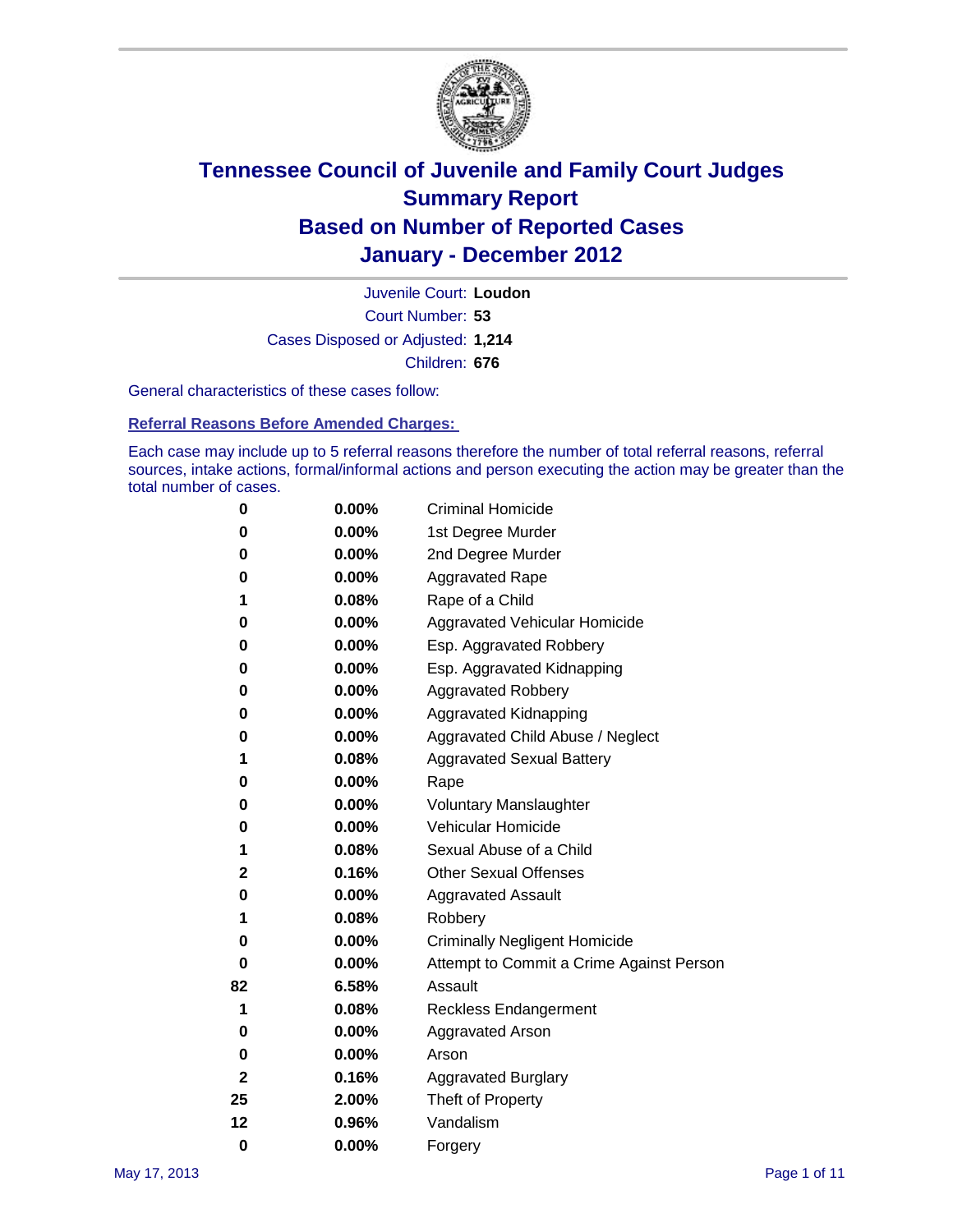

Court Number: **53** Juvenile Court: **Loudon** Cases Disposed or Adjusted: **1,214** Children: **676**

#### **Referral Reasons Before Amended Charges:**

Each case may include up to 5 referral reasons therefore the number of total referral reasons, referral sources, intake actions, formal/informal actions and person executing the action may be greater than the total number of cases.

| $\pmb{0}$   | 0.00%    | <b>Worthless Checks</b>                                     |
|-------------|----------|-------------------------------------------------------------|
| 0           | 0.00%    | Illegal Possession / Fraudulent Use of Credit / Debit Cards |
| 1           | 0.08%    | <b>Burglary</b>                                             |
| 0           | 0.00%    | Unauthorized Use of a Vehicle                               |
| 1           | 0.08%    | <b>Cruelty to Animals</b>                                   |
| 0           | 0.00%    | Sale of Controlled Substances                               |
| $\bf{0}$    | $0.00\%$ | <b>Other Drug Offenses</b>                                  |
| 32          | 2.57%    | Possession of Controlled Substances                         |
| 0           | $0.00\%$ | <b>Criminal Attempt</b>                                     |
| 1           | 0.08%    | Carrying Weapons on School Property                         |
| 0           | $0.00\%$ | Unlawful Carrying / Possession of a Weapon                  |
| 0           | $0.00\%$ | <b>Evading Arrest</b>                                       |
| 0           | 0.00%    | Escape                                                      |
| 0           | 0.00%    | Driving Under Influence (DUI)                               |
| 26          | 2.09%    | Possession / Consumption of Alcohol                         |
| 0           | 0.00%    | Resisting Stop, Frisk, Halt, Arrest or Search               |
| 0           | $0.00\%$ | <b>Aggravated Criminal Trespass</b>                         |
| 3           | 0.24%    | Harassment                                                  |
| 0           | 0.00%    | Failure to Appear                                           |
| $\mathbf 2$ | 0.16%    | Filing a False Police Report                                |
| $\bf{0}$    | 0.00%    | Criminal Impersonation                                      |
| 12          | 0.96%    | <b>Disorderly Conduct</b>                                   |
| 1           | 0.08%    | <b>Criminal Trespass</b>                                    |
| 0           | $0.00\%$ | Public Intoxication                                         |
| 0           | $0.00\%$ | Gambling                                                    |
| 120         | 9.62%    | <b>Traffic</b>                                              |
| 1           | 0.08%    | <b>Local Ordinances</b>                                     |
| 0           | $0.00\%$ | Violation of Wildlife Regulations                           |
| 0           | $0.00\%$ | Contempt of Court                                           |
| 80          | 6.42%    | Violation of Probation                                      |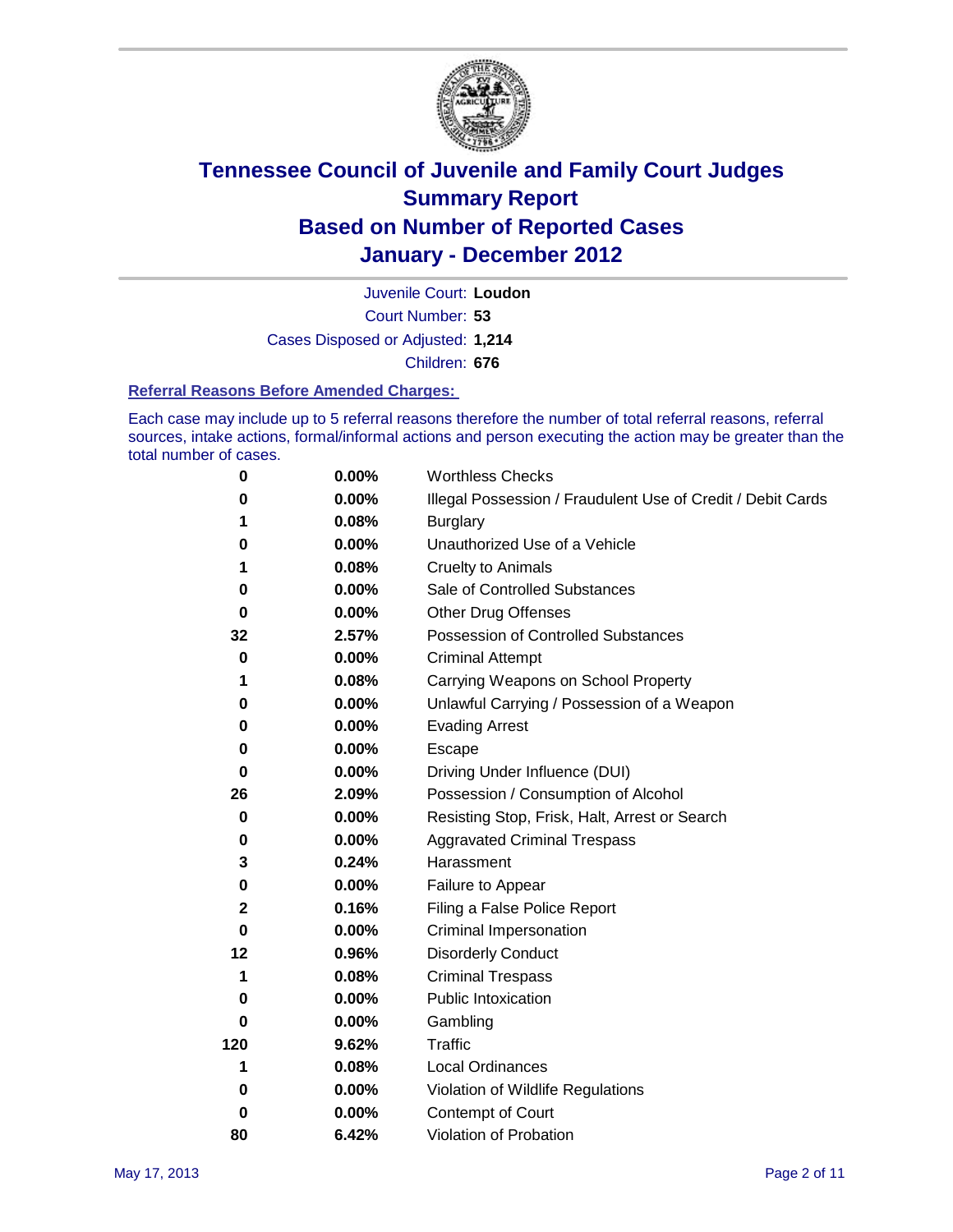

Court Number: **53** Juvenile Court: **Loudon** Cases Disposed or Adjusted: **1,214** Children: **676**

#### **Referral Reasons Before Amended Charges:**

Each case may include up to 5 referral reasons therefore the number of total referral reasons, referral sources, intake actions, formal/informal actions and person executing the action may be greater than the total number of cases.

| 0     | 0.00%    | Violation of Aftercare                 |
|-------|----------|----------------------------------------|
| 40    | 3.21%    | <b>Unruly Behavior</b>                 |
| 500   | 40.10%   | Truancy                                |
| 7     | 0.56%    | In-State Runaway                       |
| 0     | 0.00%    | Out-of-State Runaway                   |
| 24    | 1.92%    | Possession of Tobacco Products         |
| 6     | 0.48%    | Violation of a Valid Court Order       |
| 17    | 1.36%    | Violation of Curfew                    |
| 0     | $0.00\%$ | Sexually Abused Child                  |
| 0     | 0.00%    | <b>Physically Abused Child</b>         |
| 69    | 5.53%    | Dependency / Neglect                   |
| 0     | 0.00%    | <b>Termination of Parental Rights</b>  |
| 0     | 0.00%    | <b>Violation of Pretrial Diversion</b> |
| 0     | 0.00%    | Violation of Informal Adjustment       |
| 0     | 0.00%    | <b>Judicial Review</b>                 |
| 0     | 0.00%    | <b>Administrative Review</b>           |
| 0     | $0.00\%$ | <b>Foster Care Review</b>              |
| 175   | 14.03%   | Custody                                |
| 0     | 0.00%    | Visitation                             |
| 0     | 0.00%    | Paternity / Legitimation               |
| 0     | 0.00%    | <b>Child Support</b>                   |
| 0     | 0.00%    | <b>Request for Medical Treatment</b>   |
| 0     | 0.00%    | <b>Consent to Marry</b>                |
| 1     | 0.08%    | Other                                  |
| 1,247 | 100.00%  | <b>Total Referrals</b>                 |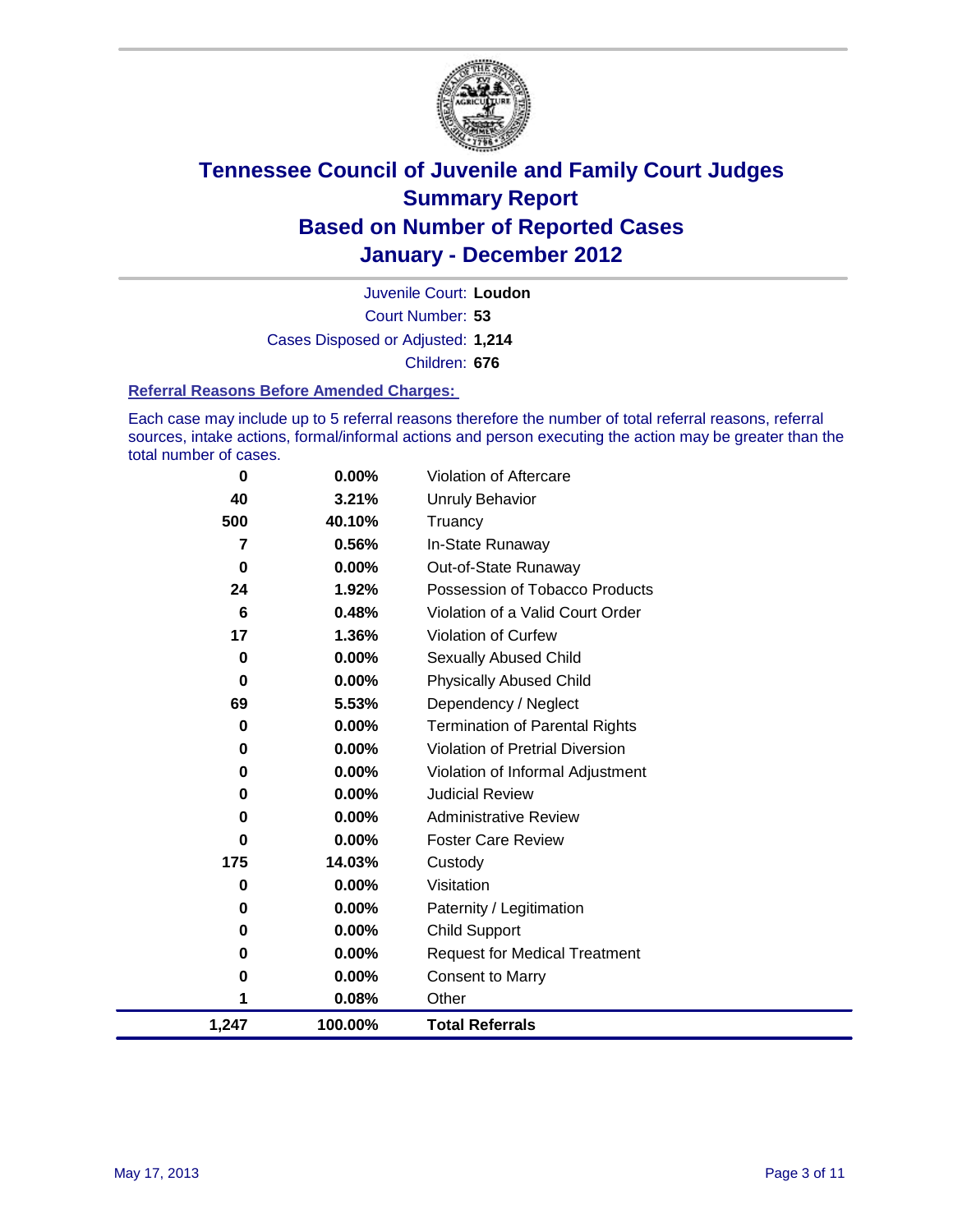

| 1,247                      | 100.00%                           | <b>Total Referral Sources</b>     |  |
|----------------------------|-----------------------------------|-----------------------------------|--|
| 0                          | 0.00%                             | Other                             |  |
| 0                          | 0.00%                             | Unknown                           |  |
| 0                          | 0.00%                             | Hospital                          |  |
| 0                          | $0.00\%$                          | Child & Parent                    |  |
| 0                          | 0.00%                             | Victim                            |  |
| 0                          | 0.00%                             | <b>Other Court</b>                |  |
| 0                          | 0.00%                             | Social Agency                     |  |
| 106                        | 8.50%                             | <b>Court Staff</b>                |  |
| 0                          | 0.00%                             | <b>District Attorney's Office</b> |  |
| 0                          | $0.00\%$                          | <b>Other State Department</b>     |  |
| 246                        | 19.73%                            | <b>DCS</b>                        |  |
| 0                          | 0.00%                             | <b>CSA</b>                        |  |
| 509                        | 40.82%                            | School                            |  |
| $\mathbf{2}$               | 0.16%                             | Self                              |  |
| $\mathbf 0$                | 0.00%                             | <b>Relatives</b>                  |  |
| 18                         | 1.44%                             | Parents                           |  |
| 366                        | 29.35%                            | Law Enforcement                   |  |
| <b>Referral Sources: 1</b> |                                   |                                   |  |
|                            |                                   | Children: 676                     |  |
|                            | Cases Disposed or Adjusted: 1,214 |                                   |  |
|                            |                                   | Court Number: 53                  |  |
|                            |                                   | Juvenile Court: Loudon            |  |
|                            |                                   |                                   |  |

### **Age of Child at Referral: 2**

| 676 | 100.00%  | <b>Total Child Count</b> |  |
|-----|----------|--------------------------|--|
| 0   | $0.00\%$ | <b>Unknown</b>           |  |
| 0   | 0.00%    | Ages 19 and Over         |  |
| 105 | 15.53%   | Ages 17 through 18       |  |
| 179 | 26.48%   | Ages 15 through 16       |  |
| 102 | 15.09%   | Ages 13 through 14       |  |
| 54  | 7.99%    | Ages 11 through 12       |  |
| 236 | 34.91%   | Ages 10 and Under        |  |
|     |          |                          |  |

<sup>1</sup> If different than number of Referral Reasons (1247), verify accuracy of your court's data.

<sup>2</sup> One child could be counted in multiple categories, verify accuracy of your court's data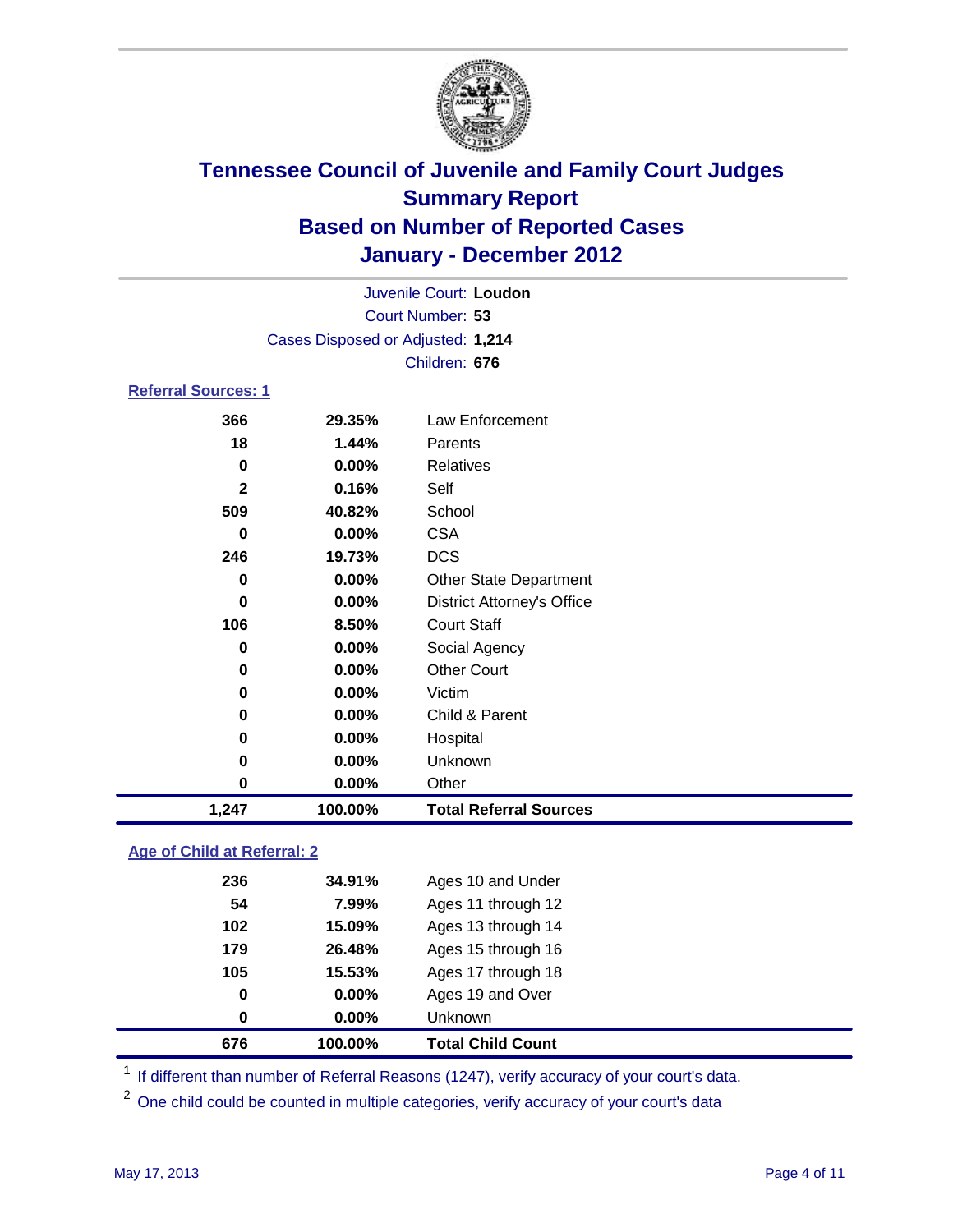

|                                         | Juvenile Court: Loudon            |                          |  |  |
|-----------------------------------------|-----------------------------------|--------------------------|--|--|
|                                         |                                   | Court Number: 53         |  |  |
|                                         | Cases Disposed or Adjusted: 1,214 |                          |  |  |
|                                         |                                   | Children: 676            |  |  |
| Sex of Child: 1                         |                                   |                          |  |  |
| 384                                     | 56.80%                            | Male                     |  |  |
| 292                                     | 43.20%                            | Female                   |  |  |
| $\mathbf 0$                             | 0.00%                             | Unknown                  |  |  |
| 676                                     | 100.00%                           | <b>Total Child Count</b> |  |  |
| Race of Child: 1                        |                                   |                          |  |  |
| 655                                     | 96.89%                            | White                    |  |  |
| 11                                      | 1.63%                             | African American         |  |  |
| 3                                       | 0.44%                             | Native American          |  |  |
| $\mathbf{2}$                            | 0.30%                             | Asian                    |  |  |
| 5                                       | 0.74%                             | Mixed                    |  |  |
| $\mathbf 0$                             | 0.00%                             | Unknown                  |  |  |
| 676                                     | 100.00%                           | <b>Total Child Count</b> |  |  |
| <b>Hispanic Origin: 1</b>               |                                   |                          |  |  |
| 61                                      | 9.02%                             | Yes                      |  |  |
| 615                                     | 90.98%                            | No                       |  |  |
| $\mathbf 0$                             | 0.00%                             | Unknown                  |  |  |
| 676                                     | 100.00%                           | <b>Total Child Count</b> |  |  |
| <b>School Enrollment of Children: 1</b> |                                   |                          |  |  |
| 605                                     | 89.50%                            | Yes                      |  |  |
| 70                                      | 10.36%                            | <b>No</b>                |  |  |
| 1                                       | 0.15%                             | Unknown                  |  |  |
| 676                                     | 100.00%                           | <b>Total Child Count</b> |  |  |

One child could be counted in multiple categories, verify accuracy of your court's data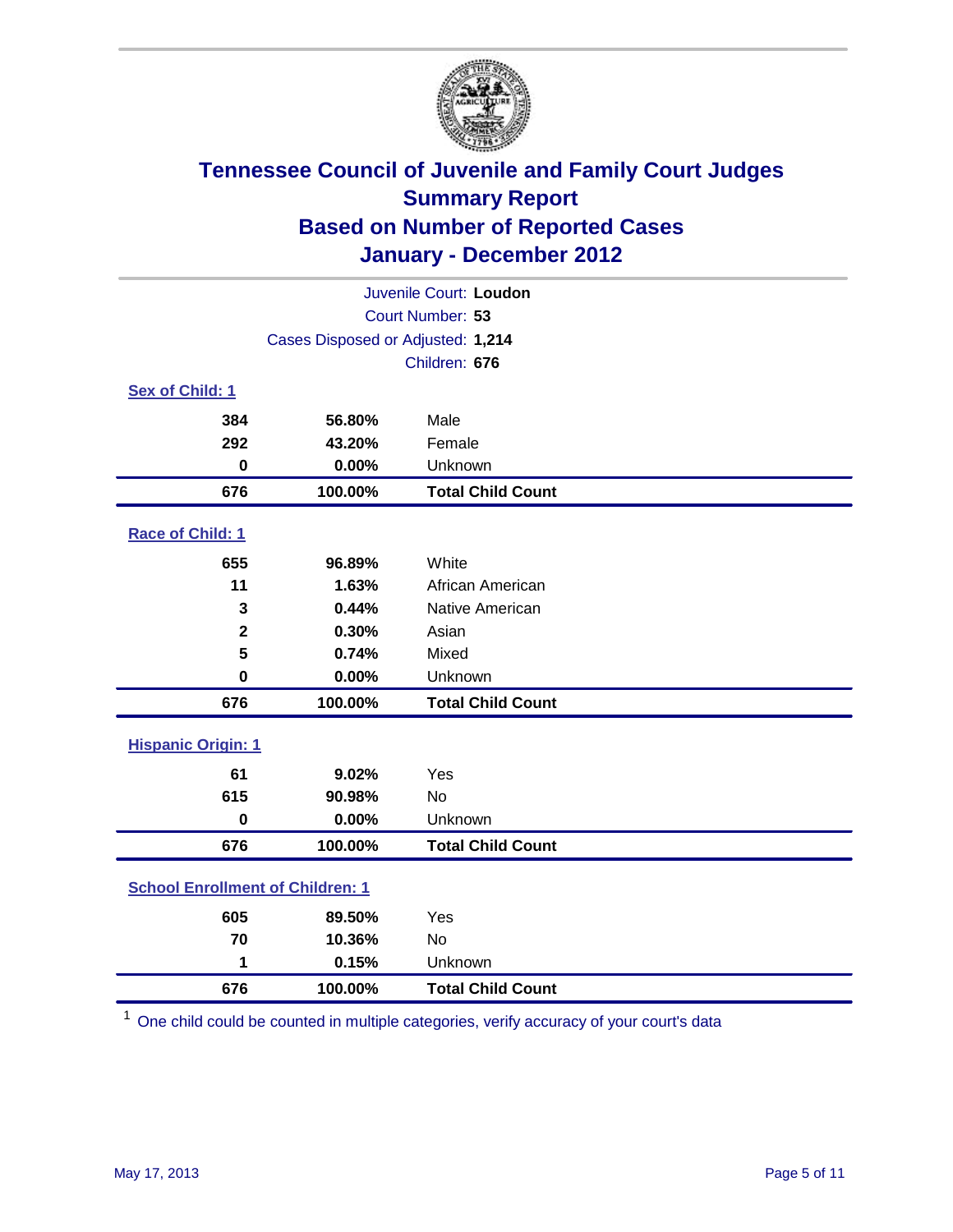

Court Number: **53** Juvenile Court: **Loudon** Cases Disposed or Adjusted: **1,214** Children: **676**

#### **Living Arrangement of Child at Time of Referral: 1**

| 676 | 100.00%  | <b>Total Child Count</b>     |
|-----|----------|------------------------------|
| 1   | 0.15%    | Other                        |
| 1   | 0.15%    | Unknown                      |
| 0   | $0.00\%$ | Independent                  |
| 4   | 0.59%    | In an Institution            |
| 0   | $0.00\%$ | In a Residential Center      |
| 3   | 0.44%    | In a Group Home              |
| 71  | 10.50%   | With Foster Family           |
| 14  | 2.07%    | With Adoptive Parents        |
| 89  | 13.17%   | <b>With Relatives</b>        |
| 31  | 4.59%    | <b>With Father</b>           |
| 191 | 28.25%   | With Mother                  |
| 61  | 9.02%    | With Mother and Stepfather   |
| 12  | 1.78%    | With Father and Stepmother   |
| 198 | 29.29%   | With Both Biological Parents |
|     |          |                              |

### **Type of Detention: 2**

| 1.214        | 100.00%  | <b>Total Detention Count</b> |  |
|--------------|----------|------------------------------|--|
| $\bf{0}$     | $0.00\%$ | Other                        |  |
| 1,089        | 89.70%   | Does Not Apply               |  |
| 1            | 0.08%    | Unknown                      |  |
| 0            | $0.00\%$ | <b>Psychiatric Hospital</b>  |  |
| $\mathbf{2}$ | 0.16%    | Jail - No Separation         |  |
| 0            | $0.00\%$ | Jail - Partial Separation    |  |
| 0            | 0.00%    | Jail - Complete Separation   |  |
| 122          | 10.05%   | Juvenile Detention Facility  |  |
| 0            | $0.00\%$ | Non-Secure Placement         |  |
|              |          |                              |  |

<sup>1</sup> One child could be counted in multiple categories, verify accuracy of your court's data

<sup>2</sup> If different than number of Cases (1214) verify accuracy of your court's data.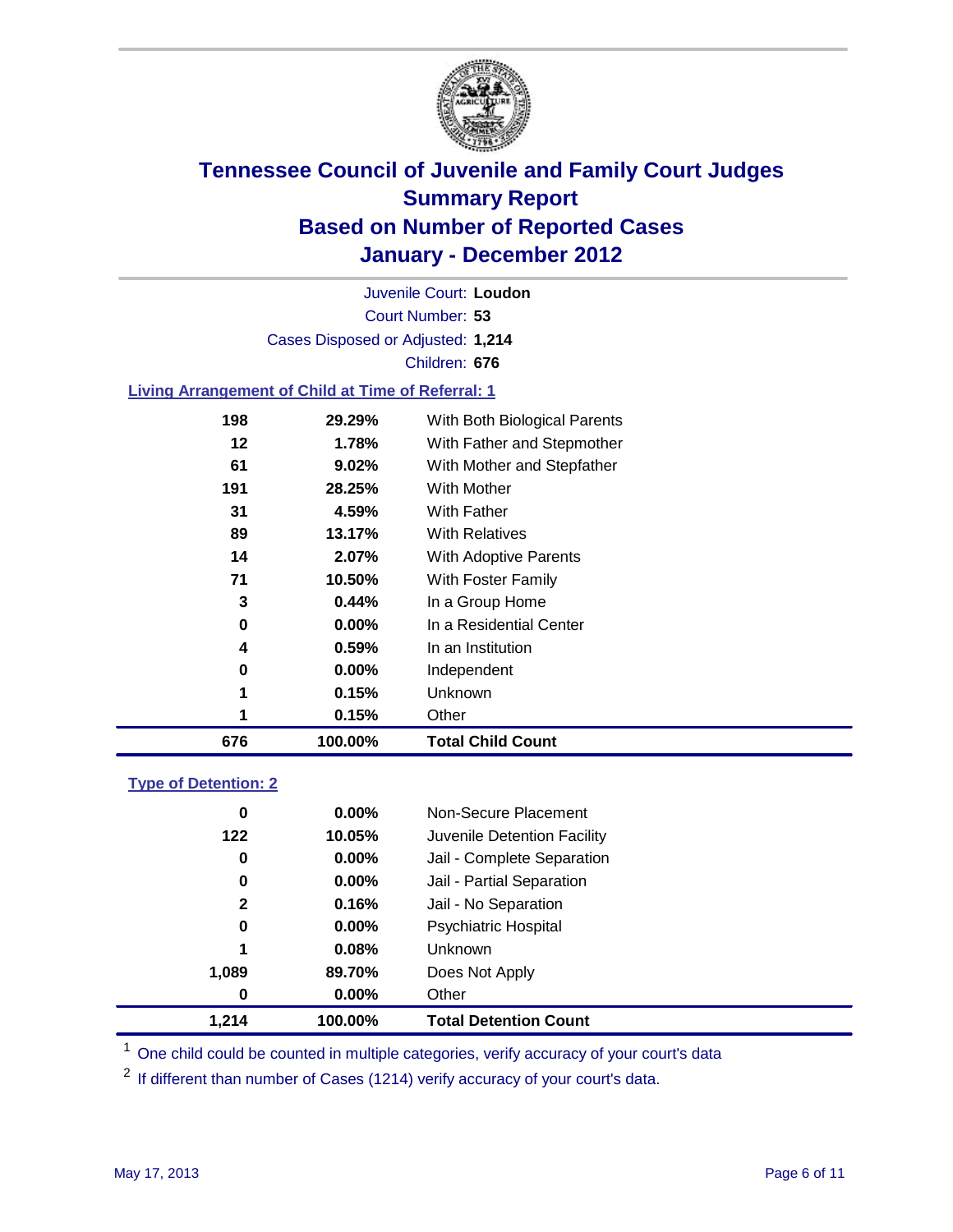

|                                                    |                                   | Juvenile Court: Loudon               |
|----------------------------------------------------|-----------------------------------|--------------------------------------|
|                                                    |                                   | Court Number: 53                     |
|                                                    | Cases Disposed or Adjusted: 1,214 |                                      |
|                                                    |                                   | Children: 676                        |
| <b>Placement After Secure Detention Hearing: 1</b> |                                   |                                      |
| 120                                                | 9.88%                             | Returned to Prior Living Arrangement |
| $\mathbf{2}$                                       | 0.16%                             | Juvenile Detention Facility          |
| $\bf{0}$                                           | 0.00%                             | Jail                                 |
| 0                                                  | 0.00%                             | Shelter / Group Home                 |
|                                                    | 0.08%                             | <b>Foster Family Home</b>            |
| $\bf{0}$                                           | 0.00%                             | Psychiatric Hospital                 |
| 4                                                  | 0.33%                             | Unknown                              |
| 1,086                                              | 89.46%                            | Does Not Apply                       |
| 1                                                  | 0.08%                             | Other                                |
| 1,214                                              | 100.00%                           | <b>Total Placement Count</b>         |
|                                                    |                                   |                                      |
| <b>Intake Actions: 2</b>                           |                                   |                                      |
| 733                                                | 58.78%                            | <b>Petition Filed</b>                |
| 236                                                | 18.93%                            | <b>Motion Filed</b>                  |
| 270                                                | 21.65%                            | <b>Citation Processed</b>            |
| $\bf{0}$                                           | 0.00%                             | Notification of Paternity Processed  |
| $\bf{0}$                                           | 0.00%                             | Scheduling of Judicial Review        |
| 0                                                  | 0.00%                             | Scheduling of Administrative Review  |
| 8                                                  | 0.64%                             | Scheduling of Foster Care Review     |
| $\bf{0}$                                           | 0.00%                             | Unknown                              |
| $\bf{0}$                                           | 0.00%                             | Does Not Apply                       |
| 0                                                  | 0.00%                             | Other                                |
| 1,247                                              | 100.00%                           | <b>Total Intake Count</b>            |

<sup>1</sup> If different than number of Cases (1214) verify accuracy of your court's data.

<sup>2</sup> If different than number of Referral Reasons (1247), verify accuracy of your court's data.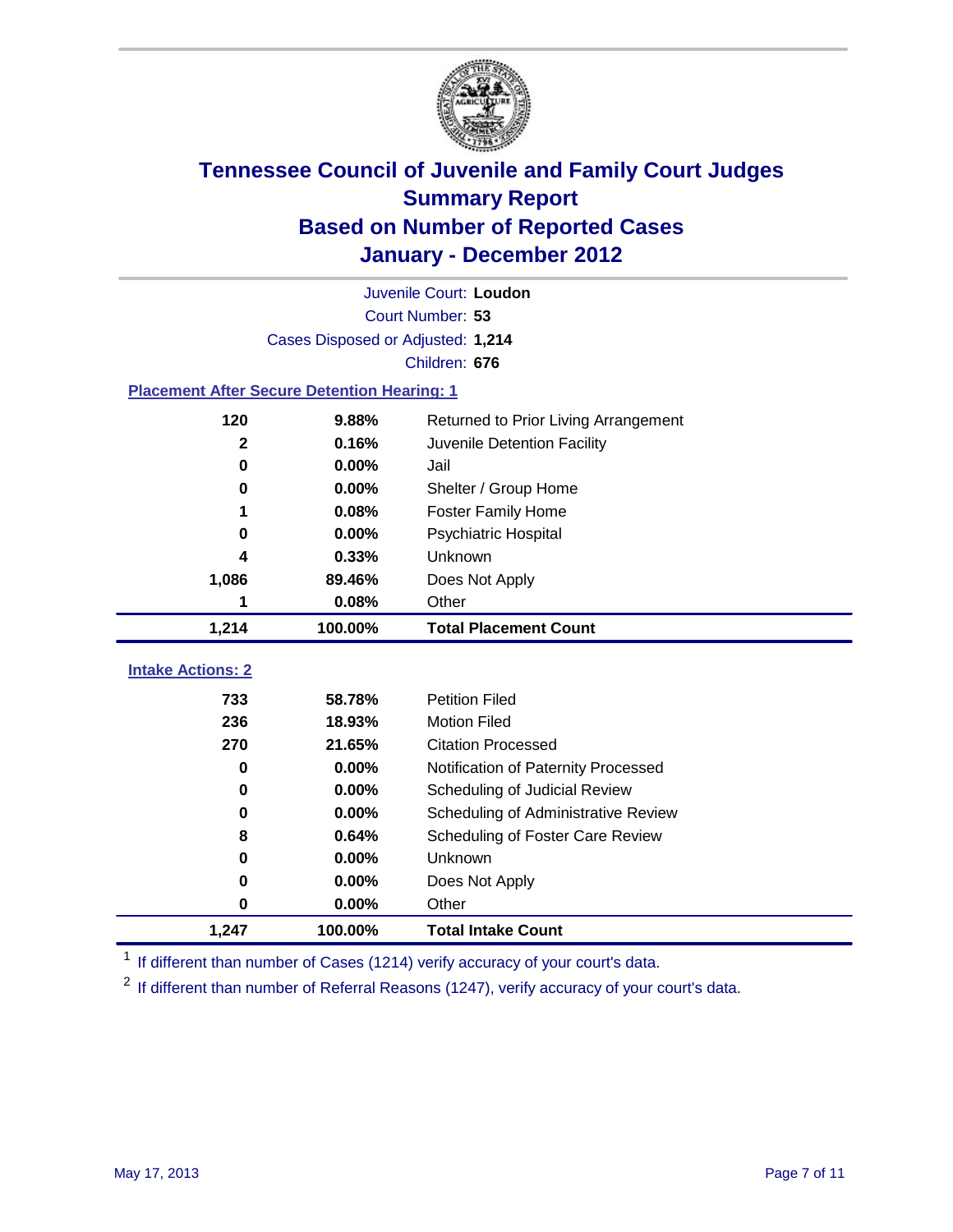

Court Number: **53** Juvenile Court: **Loudon** Cases Disposed or Adjusted: **1,214** Children: **676**

#### **Last Grade Completed by Child: 1**

| 11.24%<br>13.91%<br>13.02%<br>7.25%<br>1.04%<br>0.00%<br>0.44%<br>0.00%<br>0.30%<br>1.33%<br>0.15% | 8th Grade<br>9th Grade<br>10th Grade<br>11th Grade<br>12th Grade<br>Non-Graded Special Ed<br><b>GED</b><br>Graduated<br>Never Attended School<br>Unknown<br>Other |
|----------------------------------------------------------------------------------------------------|-------------------------------------------------------------------------------------------------------------------------------------------------------------------|
|                                                                                                    |                                                                                                                                                                   |
|                                                                                                    |                                                                                                                                                                   |
|                                                                                                    |                                                                                                                                                                   |
|                                                                                                    |                                                                                                                                                                   |
|                                                                                                    |                                                                                                                                                                   |
|                                                                                                    |                                                                                                                                                                   |
|                                                                                                    |                                                                                                                                                                   |
|                                                                                                    |                                                                                                                                                                   |
|                                                                                                    |                                                                                                                                                                   |
|                                                                                                    |                                                                                                                                                                   |
|                                                                                                    |                                                                                                                                                                   |
| 5.62%                                                                                              | 7th Grade                                                                                                                                                         |
| 6.36%                                                                                              | 6th Grade                                                                                                                                                         |
| 3.70%                                                                                              | 5th Grade                                                                                                                                                         |
| 3.40%                                                                                              | 4th Grade                                                                                                                                                         |
| 4.73%                                                                                              | 3rd Grade                                                                                                                                                         |
| 3.40%                                                                                              | 2nd Grade                                                                                                                                                         |
|                                                                                                    | 1st Grade                                                                                                                                                         |
| 4.59%                                                                                              |                                                                                                                                                                   |
| 0.00%<br>5.03%                                                                                     | Preschool<br>Kindergarten                                                                                                                                         |
|                                                                                                    |                                                                                                                                                                   |

### **Enrolled in Special Education: 1**

One child could be counted in multiple categories, verify accuracy of your court's data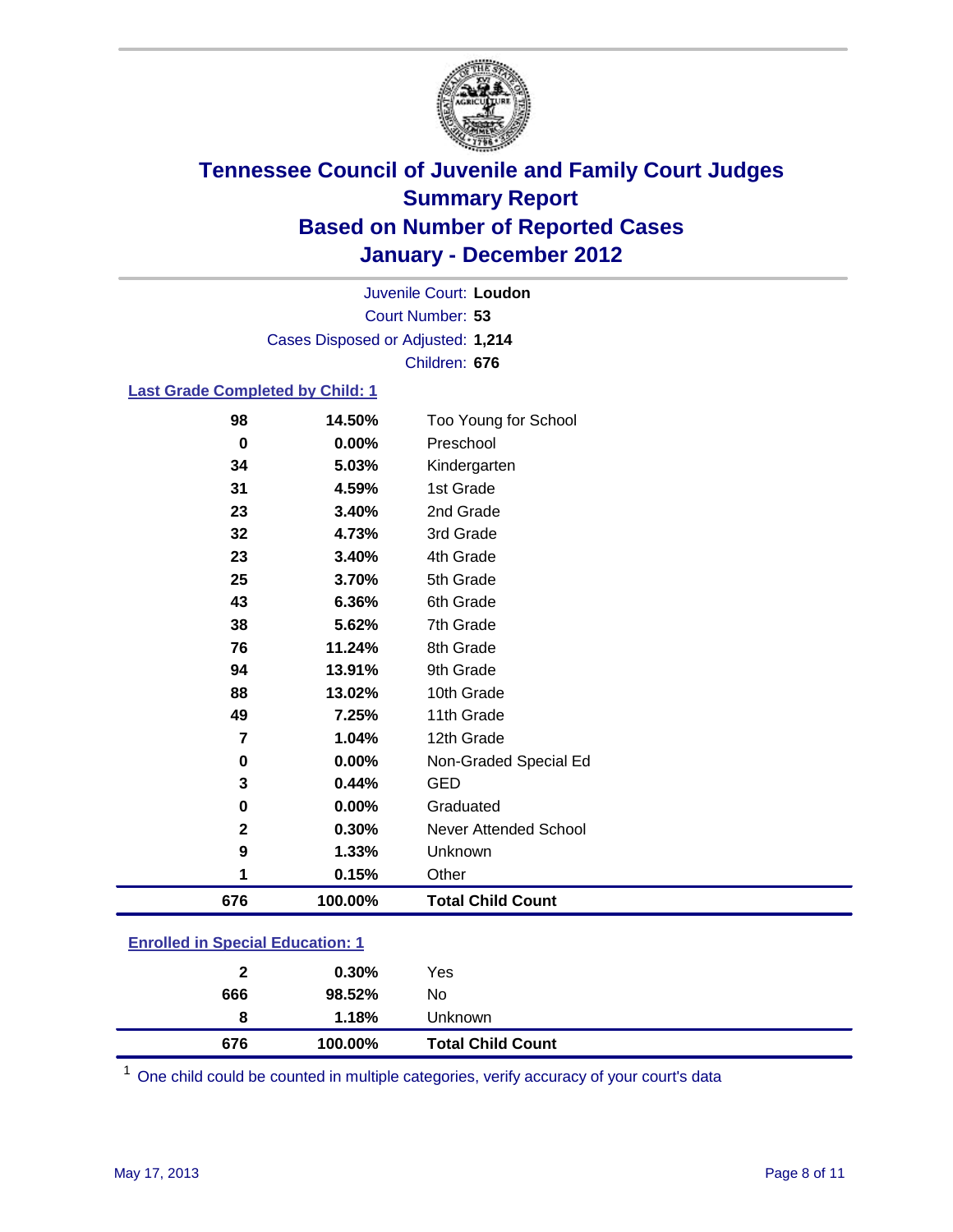

|               | Juvenile Court: Loudon            |                           |  |  |  |
|---------------|-----------------------------------|---------------------------|--|--|--|
|               |                                   | Court Number: 53          |  |  |  |
|               | Cases Disposed or Adjusted: 1,214 |                           |  |  |  |
| Children: 676 |                                   |                           |  |  |  |
|               | <b>Action Executed By: 1</b>      |                           |  |  |  |
| 602           | 48.28%                            | Judge                     |  |  |  |
| 0             | $0.00\%$                          | Magistrate                |  |  |  |
| 645           | 51.72%                            | <b>YSO</b>                |  |  |  |
| 0             | $0.00\%$                          | Other                     |  |  |  |
| 0             | 0.00%                             | Unknown                   |  |  |  |
| 1,247         | 100.00%                           | <b>Total Action Count</b> |  |  |  |

### **Formal / Informal Actions: 1**

| 4     | 0.32%    | Dismissed                                        |
|-------|----------|--------------------------------------------------|
| 0     | $0.00\%$ | Retired / Nolle Prosequi                         |
| 176   | 14.11%   | <b>Complaint Substantiated Delinquent</b>        |
| 116   | 9.30%    | <b>Complaint Substantiated Status Offender</b>   |
| 219   | 17.56%   | <b>Complaint Substantiated Dependent/Neglect</b> |
| 0     | 0.00%    | <b>Complaint Substantiated Abused</b>            |
| 0     | $0.00\%$ | <b>Complaint Substantiated Mentally III</b>      |
| 486   | 38.97%   | Informal Adjustment                              |
| 7     | 0.56%    | <b>Pretrial Diversion</b>                        |
| 0     | $0.00\%$ | <b>Transfer to Adult Court Hearing</b>           |
| 0     | $0.00\%$ | Charges Cleared by Transfer to Adult Court       |
| 0     | $0.00\%$ | Special Proceeding                               |
| 239   | 19.17%   | <b>Review Concluded</b>                          |
| 0     | $0.00\%$ | Case Held Open                                   |
| 0     | $0.00\%$ | Other                                            |
| 0     | $0.00\%$ | <b>Unknown</b>                                   |
| 1,247 | 100.00%  | <b>Total Action Count</b>                        |

<sup>1</sup> If different than number of Referral Reasons (1247), verify accuracy of your court's data.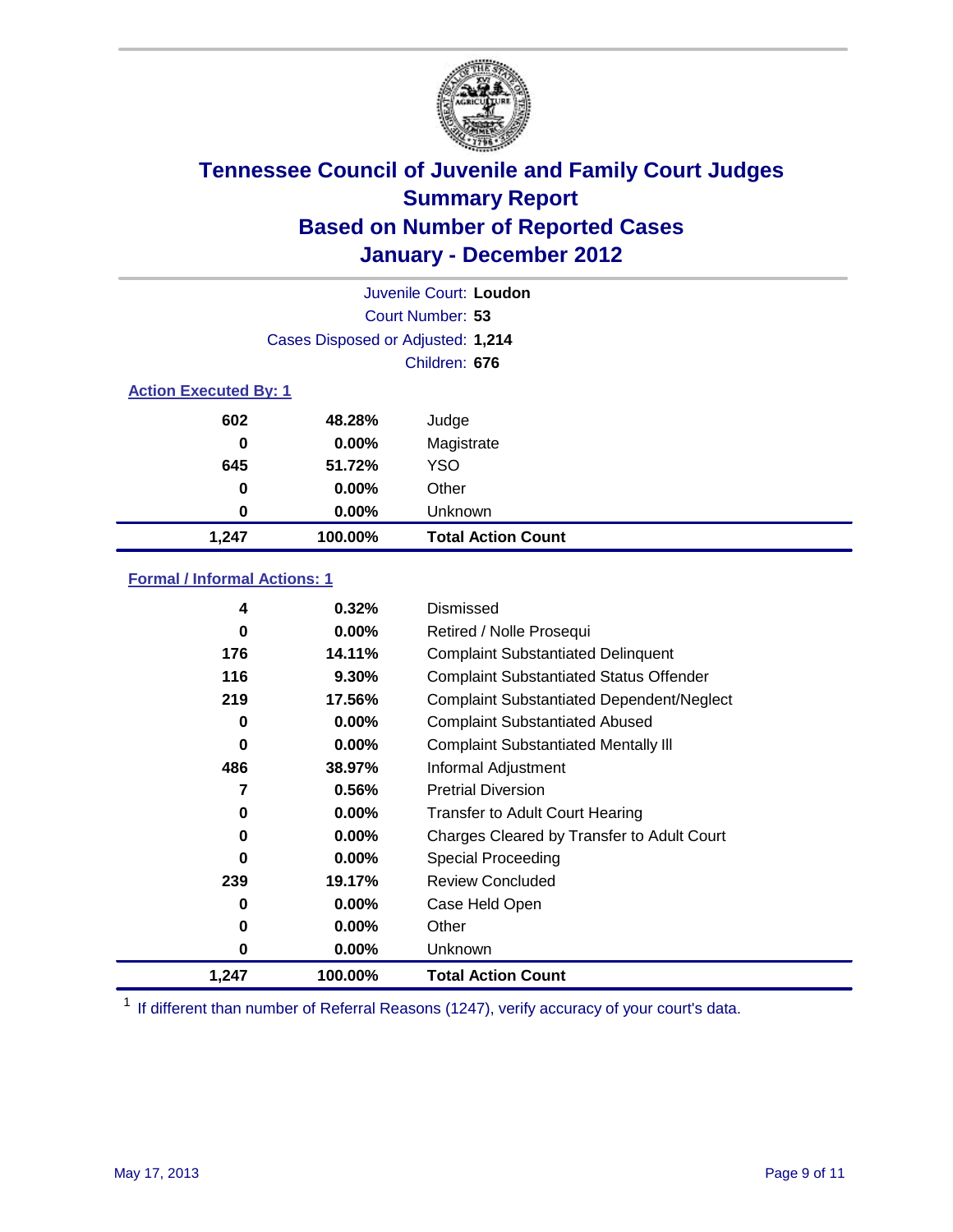

|                       |                                   | Juvenile Court: Loudon                                |
|-----------------------|-----------------------------------|-------------------------------------------------------|
|                       |                                   | Court Number: 53                                      |
|                       | Cases Disposed or Adjusted: 1,214 |                                                       |
|                       |                                   | Children: 676                                         |
| <b>Case Outcomes:</b> |                                   | There can be multiple outcomes for one child or case. |
| 63                    | 2.87%                             | <b>Case Dismissed</b>                                 |
| 1                     | 0.05%                             | Case Retired or Nolle Prosequi                        |
| 312                   | 14.21%                            | Warned / Counseled                                    |
| 18                    | 0.82%                             | <b>Held Open For Review</b>                           |
| 333                   | 15.17%                            | Supervision / Probation to Juvenile Court             |
| 1                     | 0.05%                             | <b>Probation to Parents</b>                           |
| 0                     | 0.00%                             | Referral to Another Entity for Supervision / Service  |
| 40                    | 1.82%                             | Referred for Mental Health Counseling                 |
| 97                    | 4.42%                             | Referred for Alcohol and Drug Counseling              |
| 0                     | 0.00%                             | <b>Referred to Alternative School</b>                 |
| 0                     | 0.00%                             | Referred to Private Child Agency                      |
| 57                    | 2.60%                             | Referred to Defensive Driving School                  |
| 1                     | 0.05%                             | Referred to Alcohol Safety School                     |
| 0                     | 0.00%                             | Referred to Juvenile Court Education-Based Program    |
| 35                    | 1.59%                             | Driver's License Held Informally                      |
| 1                     | 0.05%                             | <b>Voluntary Placement with DMHMR</b>                 |
| 0                     | 0.00%                             | <b>Private Mental Health Placement</b>                |
| 0                     | 0.00%                             | <b>Private MR Placement</b>                           |
| 0                     | 0.00%                             | Placement with City/County Agency/Facility            |
| 4                     | 0.18%                             | Placement with Relative / Other Individual            |
| 60                    | 2.73%                             | Fine                                                  |
| 243                   | 11.07%                            | <b>Public Service</b>                                 |
| 22                    | 1.00%                             | Restitution                                           |
| 0                     | 0.00%                             | <b>Runaway Returned</b>                               |
| 4                     | 0.18%                             | No Contact Order                                      |
| 0                     | 0.00%                             | Injunction Other than No Contact Order                |
| 0                     | 0.00%                             | <b>House Arrest</b>                                   |
| 0                     | 0.00%                             | <b>Court Defined Curfew</b>                           |
| 163                   | 7.43%                             | Dismissed from Informal Adjustment                    |
| 0                     | 0.00%                             | <b>Dismissed from Pretrial Diversion</b>              |
| 65                    | 2.96%                             | Released from Probation                               |
| 0                     | 0.00%                             | <b>Transferred to Adult Court</b>                     |
| 0                     | $0.00\%$                          | <b>DMHMR Involuntary Commitment</b>                   |